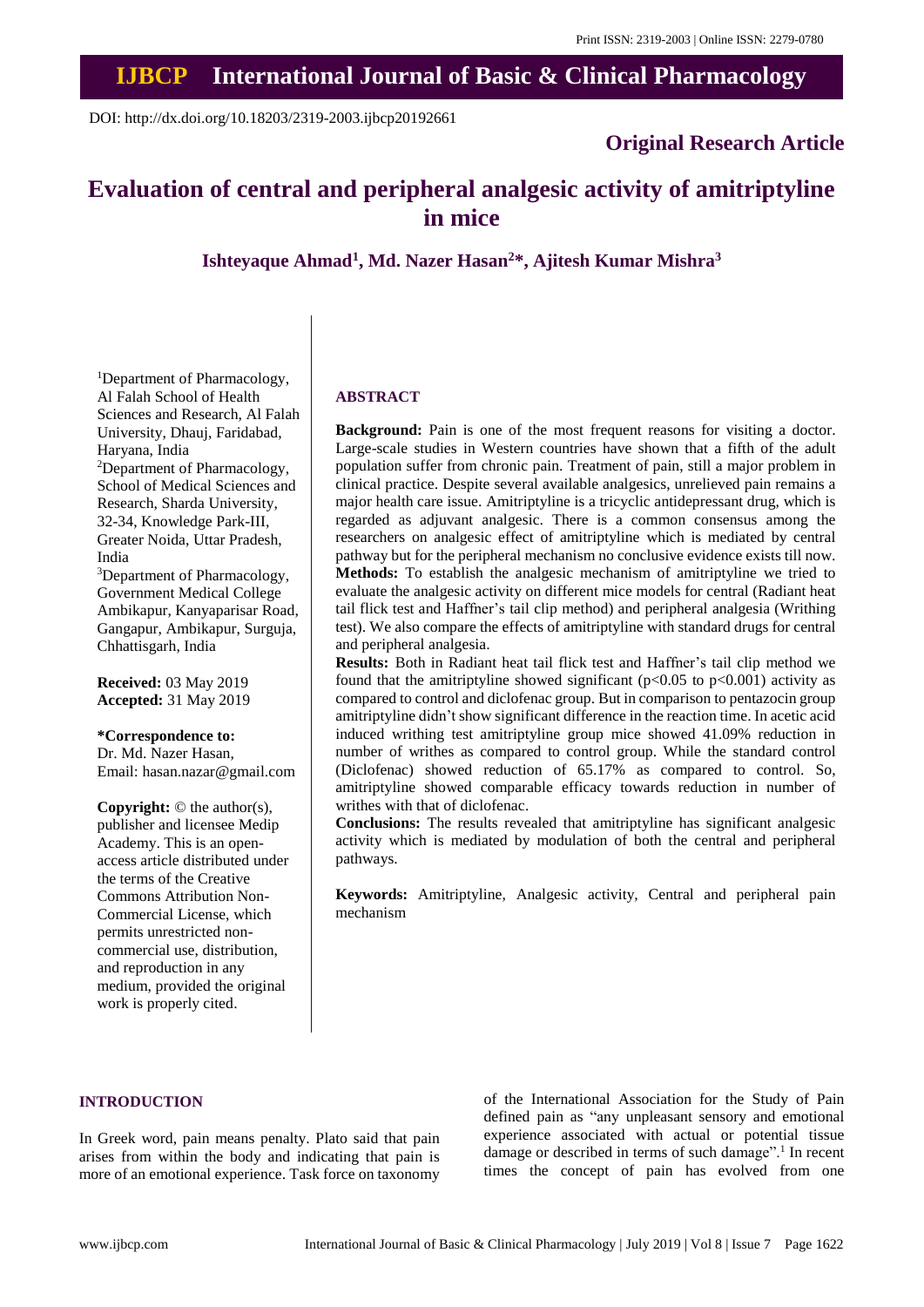dimensional to a multi-dimensional entity involving sensory, cognitive, motivational and affective qualities. Pain is a symptom of many diseases requiring treatment with analgesics. Pain is always subjective, and every individual use this word through their previous experience related to the injury. Pain is one of the most frequent reasons for visiting a doctor. About 9 out of 10 Americans regularly suffer from pain and pain is the most common reason for individuals seeking health care.2,3 Large-scale studies in Western countries have shown that a fifth of the adult population suffer from chronic pain. The treatment of pain, a major problem in practice because, it is a subjective sensation which cannot be measured objectively, and its intensity is not always a direct reflection of the nociceptive inputs provoking it. Despite several available analgesics, unrelieved pain remains a major health care issue. A study revealed that in USA the annual cost for medical treatment and lost productivity due to pain is 635 billion US dollar (Committee on Advancing Pain Research, 2011).<sup>1,4</sup> Globally, it has been estimated that 1 in 5 adults suffer from pain and that another 1 in 10 adults are diagnosed with chronic pain each year.<sup>5</sup>

Treatments for pain can be broadly categorized as pharmacological and non-pharmacological. Still pharmacologic treatment is the mainstay of pain therapy. The pharmacological treatment is broadly categorized into non-opioid analgesics, opioid analgesics and adjuvant analgesics or co-analgesics.4,5 Despite several available analgesics, unrelieved pain remains a major health care issue. In 1986, World Health Organization (WHO) developed and introduced guidelines for pain management, called the WHO scheme or three-stage analgesic ladder. It has become the global standard for analgesic care.<sup>6</sup> Amitriptyline is regarded as adjuvant analgesic while diclofenac is non-opioid analgesic.

Amitriptyline is a tricyclic antidepressant drug. Clinical evidences are growing about antidepressants are being frequently prescribed for conditions or health problems outside the field of psychiatry which include pain, dependence, other neurological conditions, gastroenterological conditions and urological conditions.7,8 There is a common consensus on analgesic effect of amitriptyline which is independent of its antidepressant effect. It may have beneficial effect in migraine, tension-type headaches, painful polyneuropathy, painful diabetic neuropathy, HIV- related neuropathies, trigeminal neuralgia, post-herpetic neuralgia, phantom limb pain, non-specific low back pain and fibromyalgia.<sup>9-</sup>  $11$  Diclofenac is a non-steroidal anti-inflammatory agent which has analgesic, antipyretic and anti-inflammatory activities. Its potency for cyclo-oxygenase-2 (COX-2) inhibition is substantially greater than that of Indomethacin, naproxen and several other NSAIDs. It is very useful in short-term management of postoperative pain, acute musculoskeletal pain and dysmenorrhea.<sup>12</sup> Pentazocine is a potent analgesic having agonistantagonist action at opioid receptors. It has potent agonistic action on κ-receptor and weak antagonistic

action on µ-receptor. Analgesic activity is mediated by κagonistic action. It has half analgesic activity and shorter duration of action as compared to morphine.<sup>13</sup> On the basis of above background, we tried to find out analgesic activity of amitriptyline and its probable mechanism.

# **METHODS**

Study protocol was approved by Institutional Animal Ethical Committee (IAEC), NIMS University, Jaipur<br>
(India) on 13/09/2014 (Ref. number- $(India)$  on  $13/09/2014$  (Ref. NIMSUR/IAEC/CERT/2014/09/07). All animal experiments were carried out as per the rules and regulations of IAEC and CPCSEA under the "Guidelines for Care and Use of Animals in Scientific Research" (INSA 1992 and 2000). The study was conducted in the Department of Pharmacology, NIMS Medical College, NIMS University, Jaipur, India.

# *Chemicals and drugs*

All chemicals and drugs used were of analytical grade. Acetic acid of 0.6% strength purchased from CDH laboratories, Delhi. Amitriptyline and pentazocine were purchased from a local pharmacy store. All the Amitriptyline tablets used in experiments were of same batch number similar precaution taken for diclofenac and pentazocine injections also.

# *Animals*

The study was carried out on swiss albino mice of either sex obtained from institute's animal house, asthey are easy to maintain in the laboratory conditions, much easier to handle and relatively sensitive analgesic model. Total 24 adult swiss albino mice of 3-4 months age (20-30g) were used, which were divided into three groups each containing 6 mice. Mice were placed in polypropylene cage under standard laboratory conditions and fed on standard pellet diet and water ad libitum. Each cage contained 3 mice and was appropriately labeled. In each cage the animals were identified by appropriate markings. The floor of the cages was stack with grain husk which were replaced every second day. The animals were inspected frequently to rule out any infection.

#### *Study design*

The mice were randomly divided into 4 groups (G1, G2, G3 and G4) each containing 6 mice.

- G1: Vehicle control group- received distilled water
- G2: Standard control group- received Diclofenac  $(10\text{mg/kg}$  intraperitoneally single dose)<sup>14</sup>
- G3: Standard control group- received pentazocin  $(10mg/kg$  intraperitoneally single dose)<sup>15</sup>
- G4: Test group- received Amitriptyline (10mg/kg orally single dose) $16,17$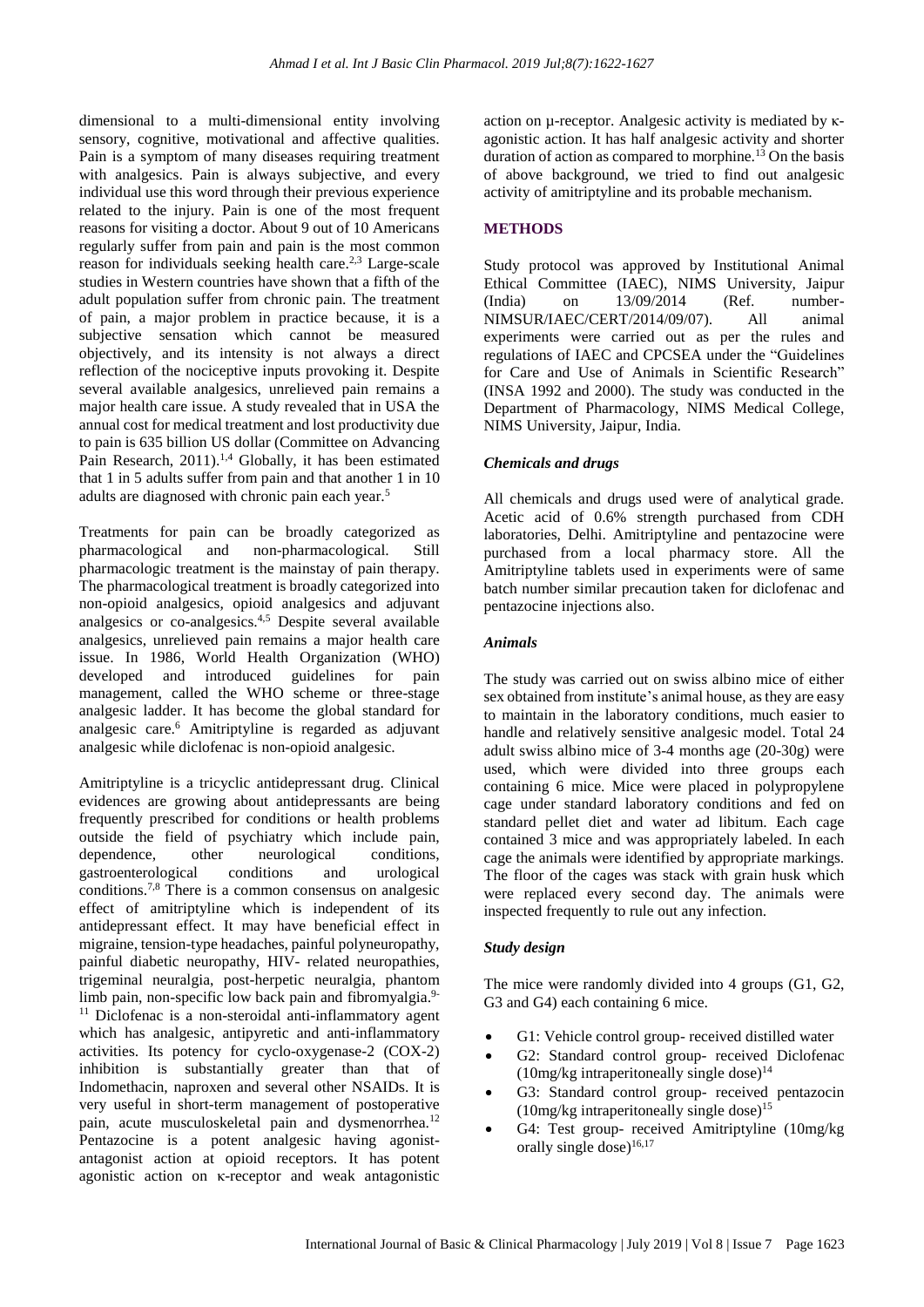# *Evaluation of analgesic effect*

For evaluation of analgesic activity following three different methods were used.

- Radiant heat tail flick method (Thermal method)
- Haffner's tail clip method (Physical method)
- Writhing test (Chemical method)

All the mice in the groups were undergone through above all evaluation methods. First radiant heat tail flick method was performed followed by Haffner's tail clip method and lastly writhing test. After each test there was a wash out period of one week followed by the next method for evaluation of analgesic activity.

#### *Radiant heat tail flick method 18-21*

This method is used for evaluation of central analgesics. An analgesiometer was used for this purpose, which has nichrome wire as source of radiant heat. The wire heated when current of 5 ampere passed and temperature was kept constant at  $52\pm0.5^{\circ}$ C. The distance between the heating source and the tail was kept around 1.5 cm and cut-off reaction time was fixed at 15 sec to prevent the tail injury. For the assessment of tail flick response mice were kept in cylindrical holder in such way that its tail came out through the cut hole in the shutter at the rear end of the holder. An initial reading before drug administration at 0 minute was taken then, drug was administered. Next readings were taken at 30 minutes, 60 minutes and 90 minutes after drug administration.

# *Haffner's tail clip method17,21,22*

This test is used for evaluation of central analgesics. Pain was produced by mechanical pressure on the tail by artery clip, the tips of which was covered with rubber tubing to avoid damage. The clip was applied around 1 cm away from the base of tail. The mice quickly responded to noxious stimuli by biting the clip or the tail near the location of the clip. The time between application of clip and response is measured by a stopwatch. Cut off time was kept 15 seconds. Readings were noted before the drug administration at 0 minute and after drug administration at 30 minutes, 60 minutes and 90 minutes.

# *Writhing test14,17,21,23*

It is an acute pain animal model in which writhes are produced by 0.6% acetic acid. Writhes are series of contractions that travels along the abdominal wall sometimes accompanied by turning movements of body, extension of back and hind limbs. Drugs were administered 30 minutes before the administration of 0.6% acetic acid. 0.6% acetic acid was administered intraperitoneally at a dose of 10 ml/kg body weight. Then the mice were placed in a transparent glass cage. After 5 minutes, total numbers of writhes were counted for 20 minutes and expressed as percent protection. The percentage protection against acetic acid was calculated using the following formula

#### % protection =  $(N_c - N_t)/N_c X 100$

Where  $N_c$ - Number of writhes in control group,

 $N_t$  - Number of writhes in test group.

#### *Statistical analysis*

Results were presented as mean±SEM. Data were analyzed by using one-way ANOVA followed by Bonferroni post-hoc test for multiple comparisons between the groups. P-valu  $< 0.05$  was considered significant.

### **RESULTS**

In radiant heat tail flick method it was found that the reaction time was increased in all groups after drug treatment as compared to pre-treatment values except in control group. Further, the rats treated with amitriptyline showed a significant increase in reaction time at 0 min  $(p<0.05)$ , 60 and 90 minutes  $(p<0.001)$  as compared to control group. When it was compared with the diclofenac group it showed significant  $(p<0.001)$  increase in reaction time at 60 and 90 minutes.

|                             | <b>Tail flick reaction time (Seconds)</b> |                              |                   |                        |
|-----------------------------|-------------------------------------------|------------------------------|-------------------|------------------------|
| Groups $(n=6)$              | <b>Pre-treatment values at 0 minute</b>   | <b>Post-treatment values</b> |                   |                        |
|                             |                                           | At 30 minutes                | At 60 minutes     | At 90 minutes          |
| G1 (Control)                | $3.98 + 0.43$                             | $4.33 + 0.21$                | $4.17+0.31$       | $4.00+0.51$            |
| G <sub>2</sub> (Diclofenac) | $4.20 \pm 0.30$                           | $6.73 \pm 0.33*$             | $7.23 \pm 0.13*$  | $8.00 \pm 0.36**$      |
| G3 (Pentazocin)             | $4.07 \pm 0.31$                           | $8.82 + 0.22**$              | $12.17+0.17**$    | $11.67 \pm 0.12**$     |
| G4 (Amitriptyline)          | $3.93 \pm 0.35$                           | $7.17 + 0.30*$               | $11.33 + 0.33***$ | $10.11 \pm 0.34***$ ## |

**Table 1: Effect of amitriptyline on radiant heat tail flick reaction time.**

Values were expressed as Mean±SEM. p<0.05- significant \*indicates p<0.05, \*\* indicates p<0.001 when compared to the control group. **#** indicates p<0.05, ## p<0.001 when compared to the Diclofenac group. \$ indicates p<0.05 when compared with the Pentazocin group.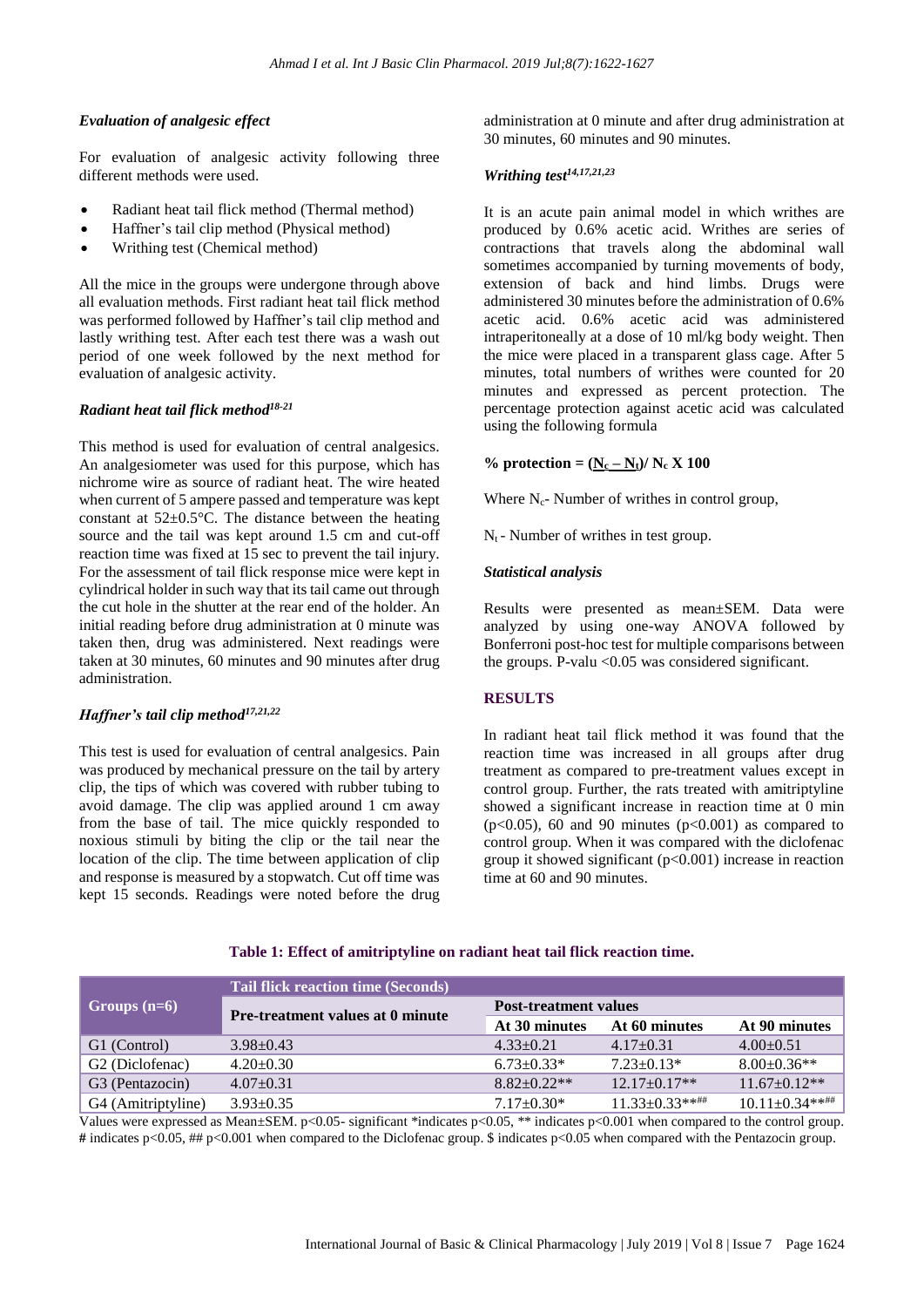But the test group didn't make a significant difference in reaction time at any time interval as compared to pentazocin group instead of that the values were almost comparable to pentazocin group. (Table 1).

Analgesic activity evaluation by Haffner's tail clip method showed that there is no significant change in reaction time in control group after administration of distilled water while in other groups there was increase in reaction time post-treatment. In all the groups there were significant increase in reaction time at all time intervals after respective drug administration as compared to control group ( $p<0.05$ ).

In the amitriptyline group there was a significant increase in reaction time at 90 minutes as compared to diclofenac group  $(p<0.05)$ . Albeit, there were no significant difference in the reaction time in amitriptyline group as compared to pentazocin group but he reaction time values were almost comparable. (Table 2).

#### **Table 2: Effect of amitriptyline on tail clip reaction time.**

|                             | Tail clip reaction time (Seconds)       |                              |                    |                      |  |
|-----------------------------|-----------------------------------------|------------------------------|--------------------|----------------------|--|
| Groups $(n=6)$              | <b>Pre-treatment values at 0 minute</b> | <b>Post-treatment values</b> |                    |                      |  |
|                             |                                         | At 30 minutes                | At 60 minutes      | At 90 minutes        |  |
| G1(Control)                 | $3.16 + 0.33$                           | $3.08 + 0.42$                | $2.96 \pm 0.31$    | $3.06 + 0.52$        |  |
| G <sub>2</sub> (Diclofenac) | $3.67 \pm 0.29$                         | $8.33 \pm 0.33*$             | $9.66 \pm 0.12**$  | $8.51 \pm 0.36*$     |  |
| G <sub>3</sub> (Pentazocin) | $3.43 \pm 0.17$                         | $8.14 \pm 0.21$ *            | $10.11 \pm 0.13**$ | $13.07 \pm 0.08**$   |  |
| G4 (Amitriptyline)          | $3.17 \pm 0.36$                         | $7.50\pm0.30*$               | $9.33 \pm 0.33**$  | $12.16 \pm 0.34$ **# |  |

Values were expressed as Mean±SEM. p<0.05- significant \*indicates p<0.05, \*\* indicates p<0.001 when compared to the control group. # indicates p<0.05 when compared to the Diclofenac group. \$ indicates p<0.05 when compared with the Pentazocin group.

Writhing test is one of the important methods for screening of peripheral analgesia. In present study we found that maximum decrease in number of writhes seen in diclofenac group so, diclofenac provides maximum protection from acetic acid induced writhes (65.17%). In amitriptyline and pentazocin groups this decrement is by 41.09% and 14.38% respectively. So, both in amitriptyline and pentazocin protection against acetic acid induced writhing is less as compared diclofenac. (Table 3).

# **Table 3: Effect of amitriptyline on acetic acid induced writhes.**

| Groups $(n=6)$    | Number of<br>$\overline{\text{writhes in}}$ 20<br>minutes duration<br>(Mean±SEM) | Percentage<br>protection<br>(0/0) |
|-------------------|----------------------------------------------------------------------------------|-----------------------------------|
| G1(Control)       | $41.09 \pm 0.92$                                                                 |                                   |
| G2(Diclofenac)    | $14.31 \pm 0.84$                                                                 | 65.17                             |
| G3(Pentazocin)    | $35.18 \pm 0.69$                                                                 | 14.38                             |
| G4(Amitriptyline) | $26.23 \pm 0.78$                                                                 | 41.09                             |

#### **DISCUSSION**

In present study authors tried to evaluate the analgesic effect of amitriptyline by different analgesic models in mice. Among the different models used, two models are for central analgesia (Radiant heat tail flick method and Haffner's tail clip method) and one model for peripheral analgesia (Writhing test).

Authors used two standard drug one for peripheral analgesia and another for central analgesia which were diclofenac and pentazocin respectively. Authors results revealed that amitriptyline has significant analgesic activity in all analgesic models used in present study.

If authors look at the results individually in different analgesic models authors found that amitriptyline showed more analgesic activity in central analgesia models. In central analgesic models authors found that amitriptyline has significant analgesic activity as compared to control group as well as the analgesic activity is comparable with that of pentazocin which is a standard drug for central analgesia. This signifies that amitriptyline showed analgesic activity mainly through central analgesic mechanism which is similar to the results found in previous studies.24-27 In authors study we also found that amitriptyline showing analgesic activity through peripheral mechanism as evidenced by decrease in number of writhes in mice, although this decrement was not as good as diclofenac. But authors can't completely disagree with this fact that it partially improved pain through peripheral mechanism also.

It is well established fact that central analgesia is mainly mediated by opioid receptors which are modulated by opioid peptides like enkephalins, dynorphins and endorphins.<sup>28</sup> Besides this other pathway like noradrenergic and serotonergic pathways also involved in pain modulation.<sup>27</sup>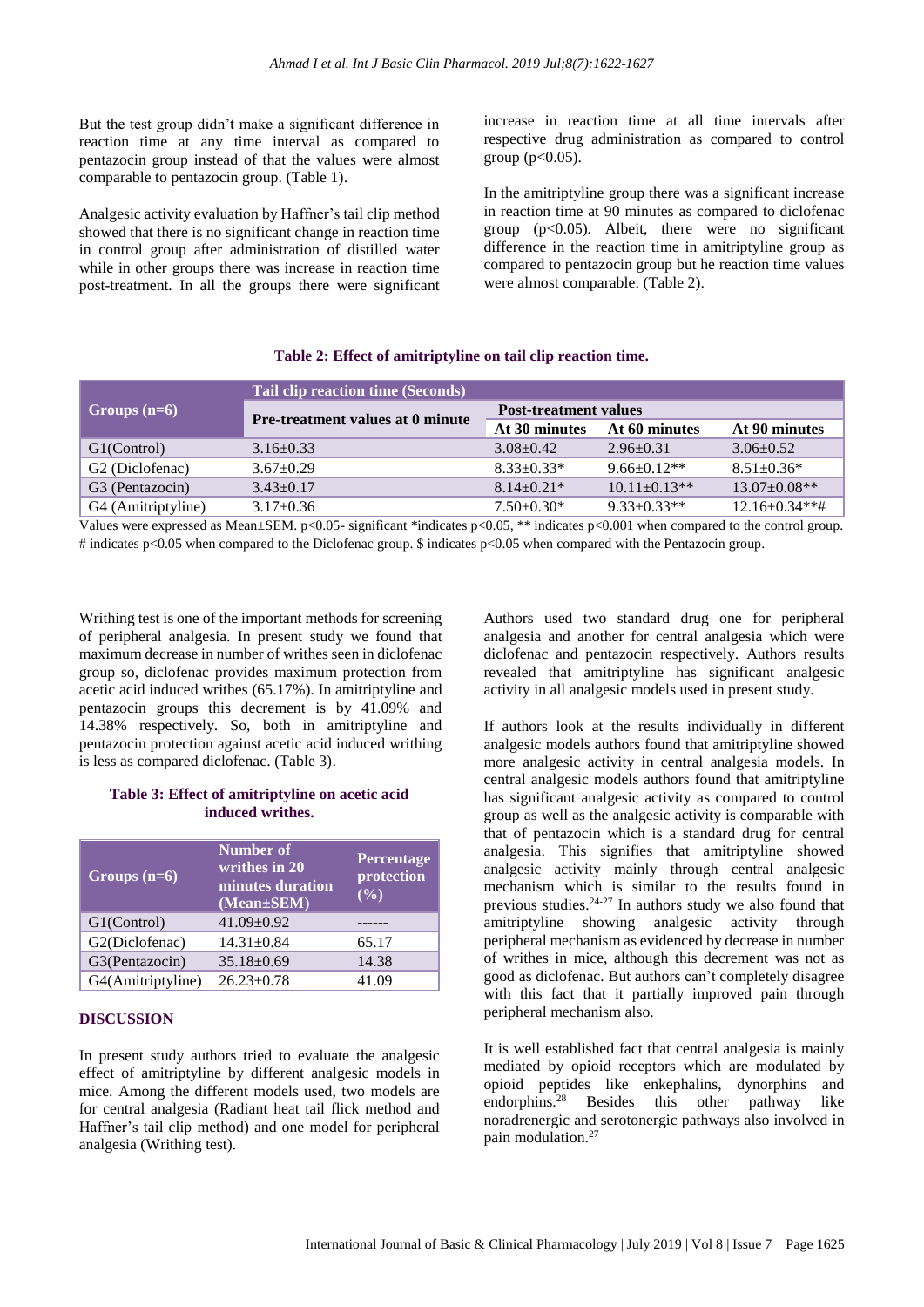Amitriptyline is an important member of tricyclic antidepressant group, which primarily inhibits the reuptake of serotonin and norepinephrine in the presynaptic membrane. This results in increase in concentration of serotonin and norepinephrine in the synaptic cleft. Both serotonin and norepinephrine enhance the inhibitory descending pathway of pain.29,30 Amitriptyline also has the capability to modulate opening of potassium channels (Kvoltage-gated, KATP and KCa2+). It is also a known fact that at the level of postsynaptic membrane opening of potassium channels results in hyperpolarization as a result of which decrease in action potential generation.<sup>31</sup> So, the central analgesic activity of amitriptyline is probably mediated by increasing the serotonergic and noradrenergic transmission at postsynaptic membrane as well as by opening of potassium channels.

Fattahian E et al, reported that amitriptyline has antiinflammatory effect in ulcerative colitis rats. They found that amitriptyline decrease the inflammation extent as well as it decrease the oxidative stress.<sup>32</sup>

Rafiee L et al, reported in-vitro and in-vivo studies that amitriptyline decrease the inflammatory mediators especially the different adhesion molecules which accumulate during inflammation.<sup>33</sup> Manning J et al, reported that reduced inflammation and cytokines in mdx mice model of Duchenne muscular dystrophy.<sup>34</sup> Another study by Hajhashemi V et al, reported the antiinflammatory effect of amitriptyline in carrageenan induced paw edema in rats. $35$  In present study authors found that acetic acid induced writhes were decreased in amitriptyline group, which signifies the peripheral analgesic action of amitriptyline. This finding also strengthens the above mentioned studies both direct and indirect way. So, peripheral analgesic action could be the result of decrease in mediators at inflammatory site.

#### **CONCLUSION**

Present study findings suggested that amitriptyline has analgesic activity which is mediated by both central and peripheral mechanism. Further studies require elucidating the molecular mechanism of amitriptyline as an analgesic.

# **ACKNOWLEDGEMENTS**

Authors would like to thank the efforts of Prof. Ashok Kumar Dubey, Prof. Manjula Bhargava and Dr Neha Shrama.

# *Funding: No funding sources*

*Conflict of interest: None declared*

*Ethical approval: The study was approved by Institutional Animal Ethical Committee (IAEC), NIMS University, Jaipur, India on 13/09/2014 (Ref. number-NIMSUR/IAEC/CERT/2014/09/07).*

#### **REFERENCES**

- 1. Kumar KH, Elavarasi P. Definition of pain and classification of pain disorders. J Adv Clin Res Insights. 2016;3(3):87-90.
- 2. Gallup survey conducted by the Gallup Organization from May 21 to June 9, 1999. Supported by the Arthritis Foundation and Merck & Company, Inc. Available at: http://chronicpainaware.org/pain-101/pain-survey-results.
- 3. Fox CD, Berger D, Fine PG. Pain assessment and treatment in the managed care environment. a position statement from the American Pain Society. Glenview, IL: American Pain Society. 2000;11(5):50-3.
- 4. Oertel BG, Lötsch J. Clinical pharmacology of analgesics assessed with human experimental pain models: bridging basic and clinical research. Br J Pharmacol. 2013;168(3):534-53.
- 5. Goldberg DS, McGee SJ. Pain as a global public health priority. BMC Public Health. 2011;11(1):770.
- 6. Świeboda P, Filip R, Prystupa A, Drozd A. Assessment of pain: types, mechanism and treatment. Ann Agric Environ Med. 2013;1:2-7.
- 7. Mojtabai R, Olfson M. Proportion of antidepressants prescribed without a psychiatric diagnosis is growing. Health Aff (Millwood). 2011;30(8):1434-42.
- 8. Mercier A, Aubin AI, Lebeau JP, Schuers M, Boulet P, et al. Evidence of prescription of antidepressants for non-psychiatric conditionsin primary care: an analysis of guidelines and systematic reviews. BMC Fam Pract 2013;14(1):55.
- 9. Dharmshaktu P, Tayal V, Kalra BS. Efficacy of antidepressants as analgesics: a review. J Clin Pharmacol. 2012;52:6-17.
- 10. Smitherman TA, Walters AB, Maizels M, Penzien DB. The use of antidepressants for headache prophylaxis. CNS Neurosci Ther. 2011;17:462-69.
- 11. Galer BS. Neuropathic pain of peripheral origin: advances in pharmacologic treatment. Neuro. 1995;45:S17-25.
- 12. Shukla AK, Srivastav AK. Comparative study of tramadol and diclofenac as analgesic for postoperative pain. Int J Med Res Rev. 2015;3(11):1311-6.
- 13. Satoskar RS, Rege NN, Bhandarkar SD. Pharmacology and Pharmacotherapeutics 24th edition. New Delhi: Reed Elsevier India Pvt. Ltd.; 2015.
- 14. Gupta AK, Parasar D, Sagar A, Choudhary V, Chopra BS, Garg R, et al. Analgesic and anti-inflammatory properties of gelsolin in acetic acid induced writhing, tail immersion and carrageenan induced paw edema in mice. PLoS ONE. 2015;10:e0135558.
- 15. Shu H, Hayashida M, Arita H, Huang W, Zhang H, An K et al. Pentazocine-induced antinociception is mediated mainly by μ-opioid receptors and compromised by κ-opioid receptors in mice. J Pharmacol Exp Ther. 2011;338(2):579-87.
- 16. Paudel KR, Das BP, Rauniar GP, Sangraula H, Deo S, Bhattacharya SK. Antinociceptive effect of